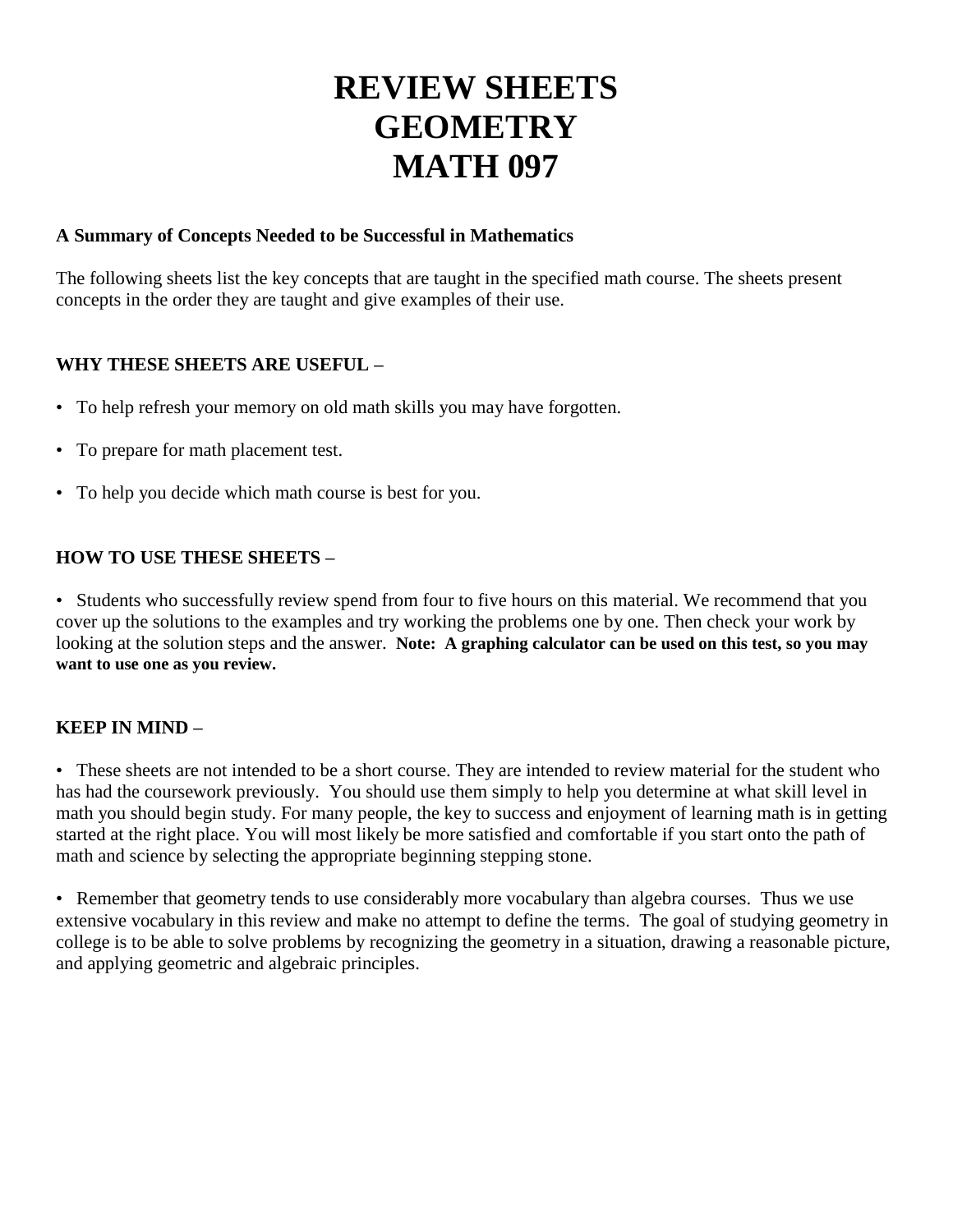# **Metric Geometry (Geometry associated with measurement)**

# **I. Formulas for Perimeter, Area, Volume and Surface Area.**

Be familiar with common units of measurement in both Standard English and Metric systems.

| <b>Description</b>            | <b>Formula</b>                     | Variables                                  |  |  |
|-------------------------------|------------------------------------|--------------------------------------------|--|--|
| Perimeter (P)                 |                                    |                                            |  |  |
| Circumference (C) of a circle | $C - \pi d$                        | $\pi \approx 3.14$ , d = diameter          |  |  |
| rectangle                     | $P = 2 \ell + 2 \mu$               | $\ell$ = length, $\omega$ = width          |  |  |
| square                        | $P = 4s$                           | $s = side$                                 |  |  |
| triangle                      | $P = a + b + c$                    | $a, b, c = sides$                          |  |  |
| Area (A)                      |                                    |                                            |  |  |
| circle                        | $A = \pi r^2$                      | $\pi \approx 3.14$ , r = radius            |  |  |
| parallelogram                 | $A = b h$                          | $b = base, h = height$                     |  |  |
| rectangle                     | $A = \ell \omega$                  | $\ell$ = length, $\omega$ = width          |  |  |
| square                        | $A = s^2$                          | $s = side$                                 |  |  |
| triangle                      | $A = \frac{1}{2} (b h)$            | $b = base, h = height$                     |  |  |
| trapezoid                     | A = $\left(\frac{a+b}{2}\right) h$ | a, $b =$ parallel sides, $h =$ height      |  |  |
| Volume (V)                    |                                    |                                            |  |  |
| cube                          | $V = s^3$                          | $s = side$                                 |  |  |
| cone                          | $V = \frac{1}{3} \pi r^2 h$        | $r =$ radius, $h =$ height                 |  |  |
| cylinder                      | $V = \pi r^2 h$                    | $r =$ radius, $h =$ height                 |  |  |
| pyramid                       | $V = \frac{1}{3} B h$              | $B =$ area of base, $h =$ height           |  |  |
| rectangular box               | $V = I w h$                        | $l =$ length, $w =$ width,<br>$h =$ height |  |  |
| sphere                        | $V = \frac{4}{3} \pi r^3$          | $r =$ radius                               |  |  |
|                               |                                    |                                            |  |  |

Surface Area (S)

| cylinder | $S = 2 \pi r^2 + 2 \pi r h$ | $r =$ radius, $h =$ height |
|----------|-----------------------------|----------------------------|
| sphere   | $S = 4 \pi r^2$             | $r =$ radius               |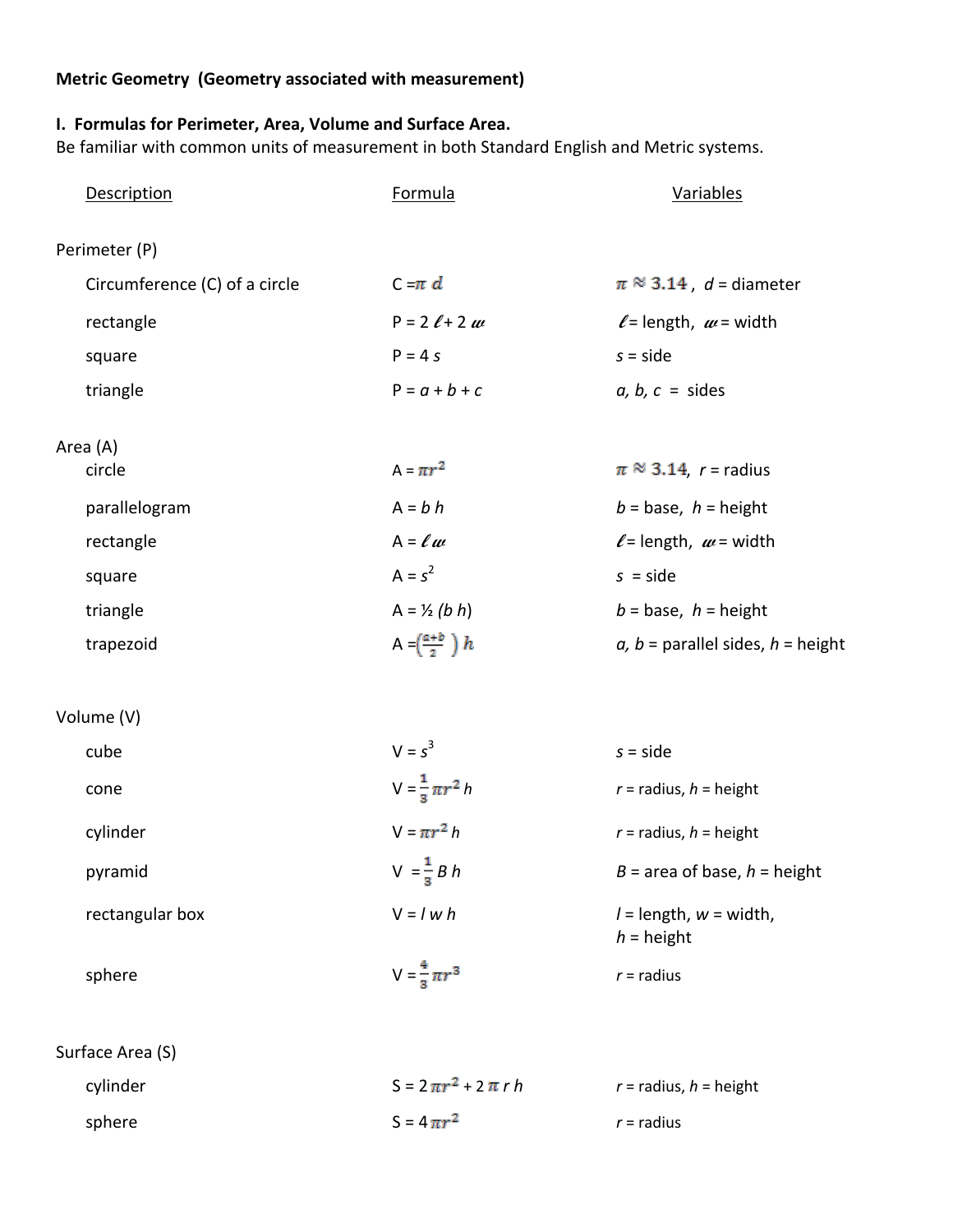## Problems:

1. Find the volume of a box (without lid) made from an  $8 \frac{1}{2} \times 11$  inch paper with 2 inch square corners cut out.



- 2. Express the area, A, of a circle as a function of its circumference, C.
- 3. An 8 ½ x 11 sheet of paper has 4 circles of diameter 3 inches cut from it. What is the area of the remaining paper? 11 in



#### **II. Angle Measurement**

A. The angle between the rays forming an angle is measured in degrees. 360 degrees is the traditional value for a full revolution between the rays of an angle. (Another form of angle measure is radians, which is introduced in Trigonometry.)

B. Supplementary angles are two angles which add to 180 degrees; complementary angles add to 90 degrees. A linear pair is two angles along a straight line, and they are supplementary. Angles in a triangle add to 180 degrees. Angles in a quadrilateral add to 360 degrees. Angles in other polygons can be derived by placing diagonals in the figure to cut it into a minimum number of triangles, and adding up the angles of the triangles.

C. Lines *m* and *n* below are parallel. The transversal cutting the parallel lines forms several pairs of equal angles.

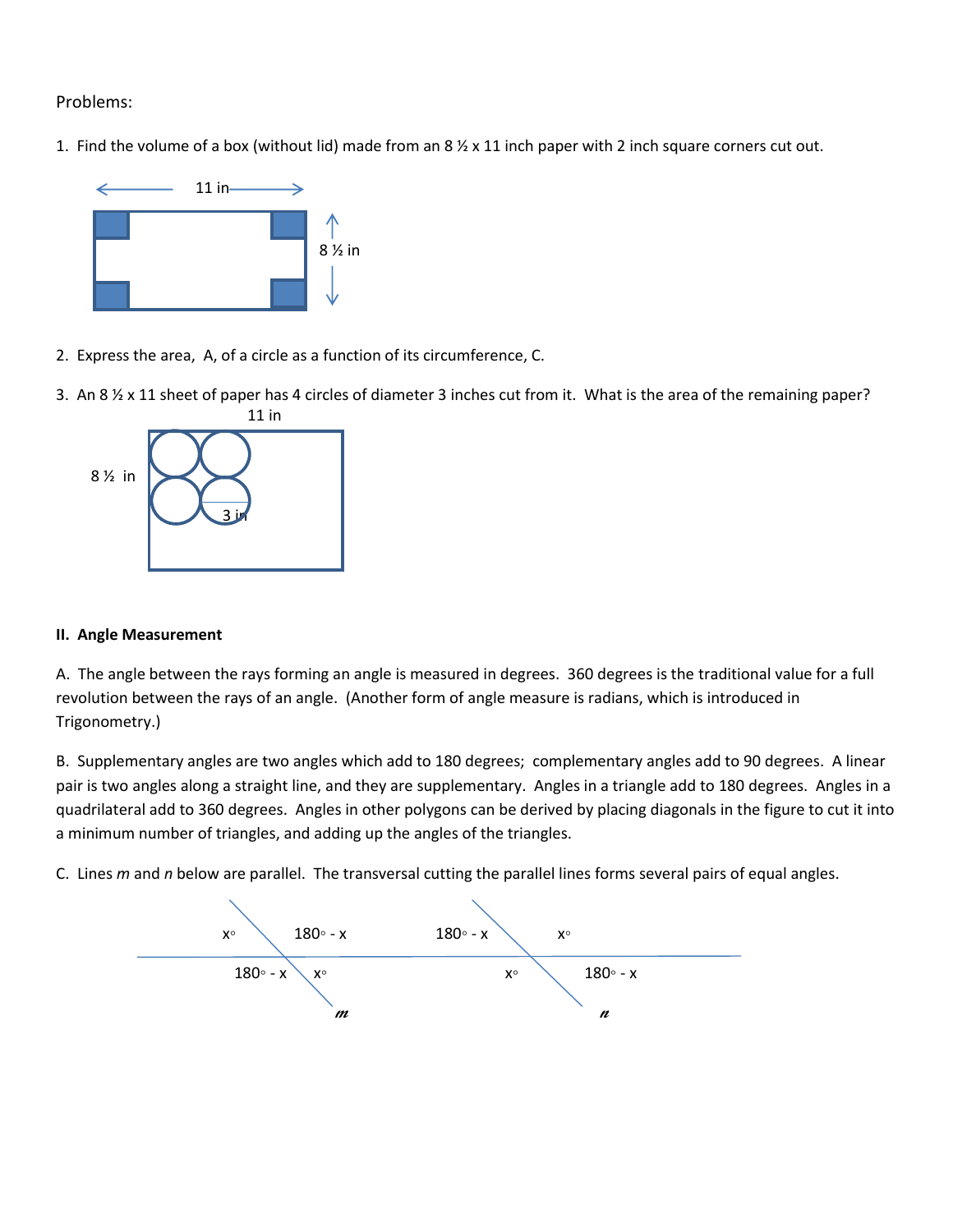4. What are the measures of the angles labeled *x, y,* and *z*?  $\hspace{1cm} \times \hspace{1cm} \times \hspace{1cm} \times \hspace{1cm} m$ 

#### **III. Pythagorean Theorem**

A. A triangle is a right triangle if and only if the sum of the squares of the legs is equal to the square of the hypotenuse. ("If and only if" means the statement is reversible.) If *a* and *b* represent the lengths of the legs, and *c* represents the length of the hypotenuse, then  $a^2 + b^2 = c^2$ .

Problems (These problems are themselves very important concepts, but are included here because they are typical of the applications of geometry encountered in trigonometry and calculus.)

5. Show that an isosceles triangle has sides in the ratio of  $1:1:\sqrt{2}$ 

7. Find the area of an equilateral triangle with height = 3 in.

6. Show that a 30-60-90 degree right triangle has sides in the ratio  $1:\sqrt{3}$ : 2

 $x \downarrow h$ 

x

B. The Pythagorean Theorem extends to three dimensions. In a box, the long diagonal squared is equal to the sum of the squares of the length, width, and height.  $l^2 + w^2 + h^2 = d^2$ 

 $60°$   $1^{160°}$ 

8. What is the length of the diagonal of a box with dimensions 2 x 3 x 4 inches?







30◦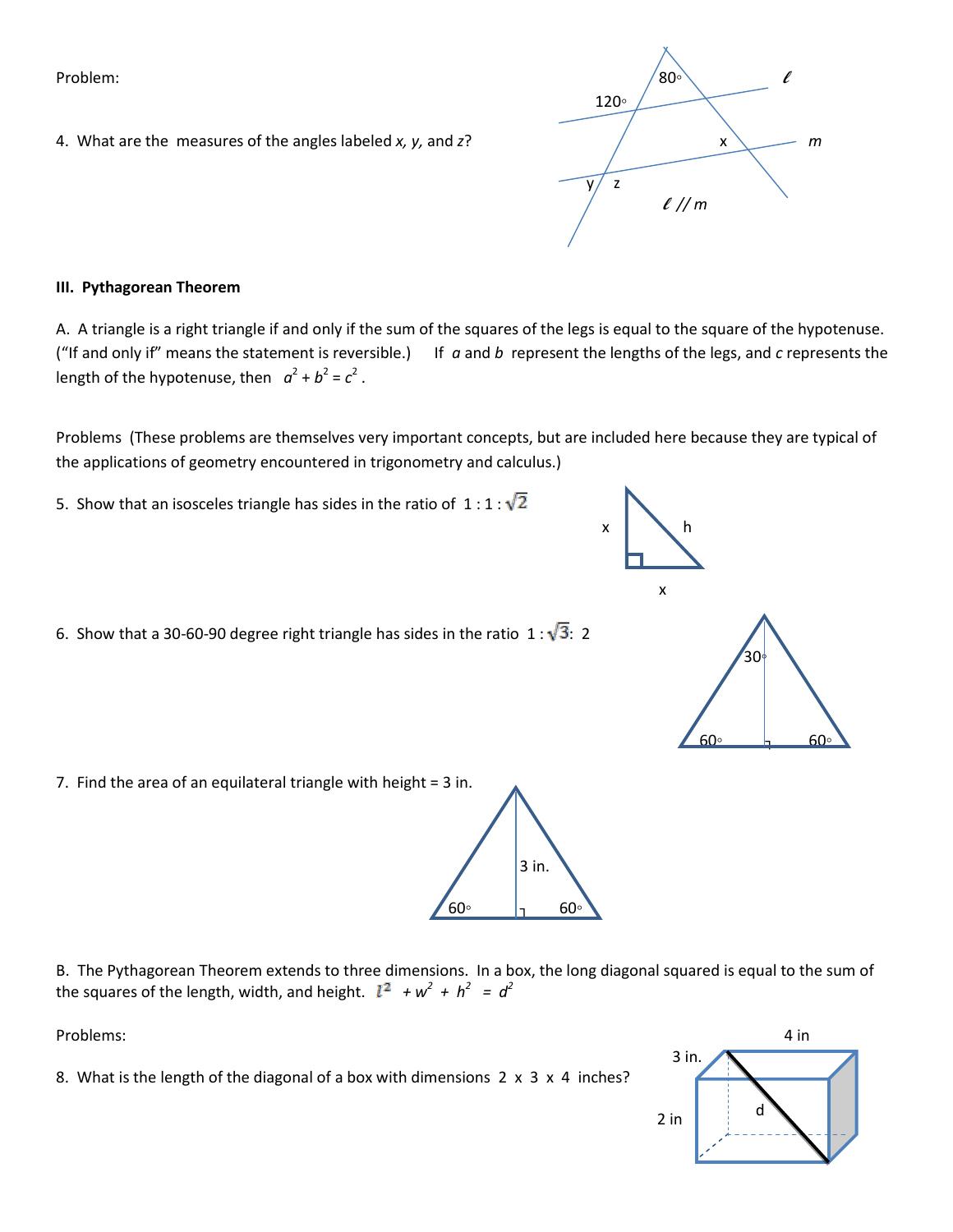9. Find AB if A and B are midpoints of the edges of the rectangular parallelepiped (box) shown.



#### **IV. Triangle Congruence**

Two triangles are congruent if their corresponding sides and angles match according to Side-Angle-Side (SAS), Side-Side-Side (SSS), Angle-Side-Angle (ASA) or if in a right triangle Hypotenuse-Leg (HL).

Triangles are not necessarily congruent if their corresponding sides and angles match according to Side-Side-Angle (SSA).

Problem:

10. Sketch a triangle with sides 4 cm, 6 cm, and an angle of 40 degrees opposite the 4 cm side.

#### **V. Triangle Inequality**

The lengths of the two shortest sides of a triangle must add up to more than the length of the longest side.

Problem:

11. Sketch a triangle with sides 1, 2, and 7 inches.

#### **VI. Triangle Similarity**

A. Triangles with congruent corresponding angles, Angle-Angle-Angle, are called similar triangles. Corresponding sides of these triangles are proportional.

B. Relating triangles or angles with parallel lines: Parallel lines cut off proportional line segments on transversals.

C. The trigonometric definitions of the sine, cosine and tangent ratios are based on the proportional side property of similar triangles. If Angle A is one of the acute angles of a right triangle, then:

| sine ratio of $A = \frac{opposite log}{E}$ | cosine ratio of A = $\frac{adjacent \, leg}{}$ |                                                          |
|--------------------------------------------|------------------------------------------------|----------------------------------------------------------|
| hypotenuse                                 | hypotenuse                                     | tangent ratio of A = <i>opposite leg</i><br>adjacent leg |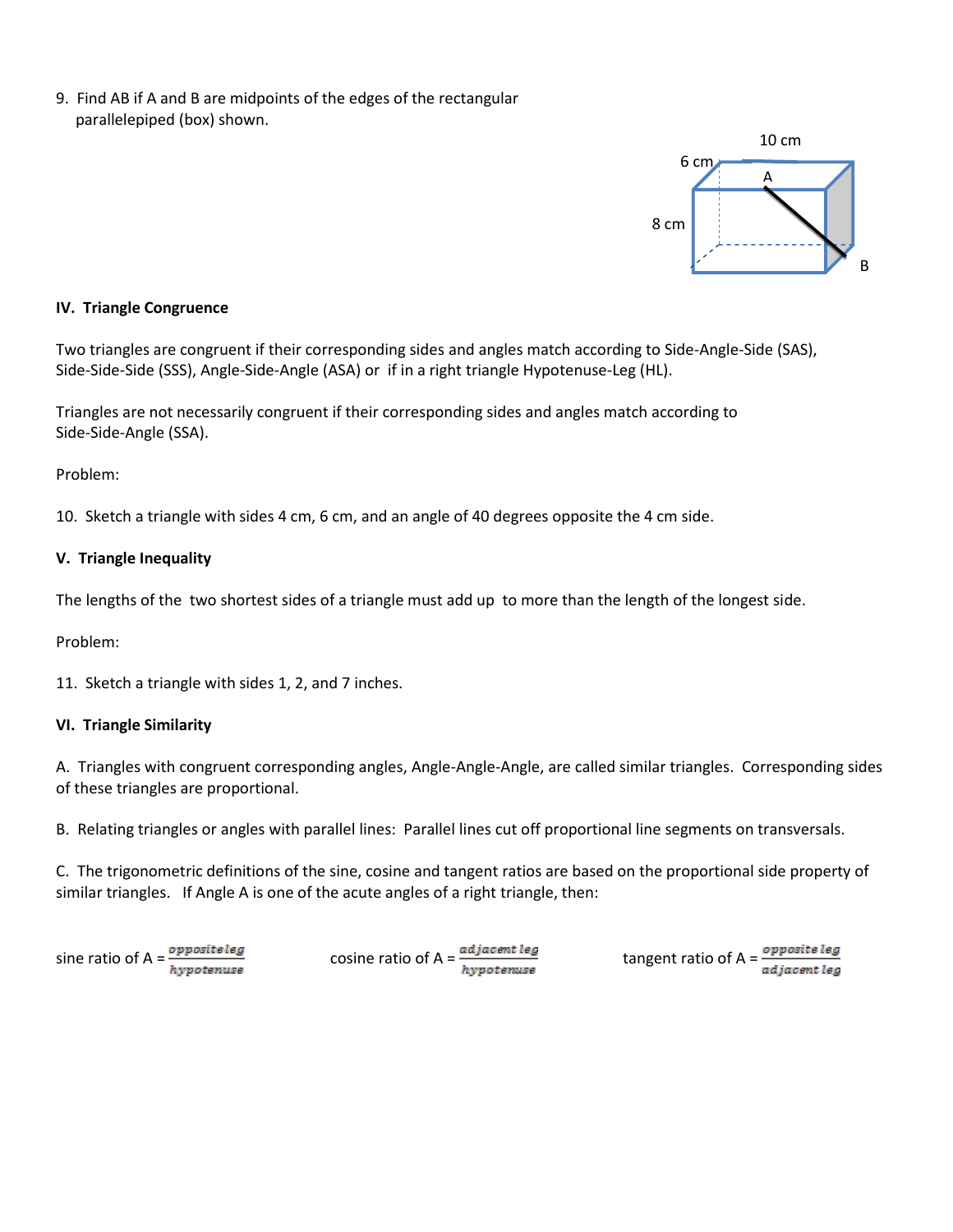12. In the figure shown, what is the length of segment x?



ABDE is an isosceles trapezoid

$$
\overline{AB} \text{ // } \overline{FC} \text{ // } \overline{ED}
$$

13. Using an appropriate trig ratio, find the length of side x:



14. At a certain time on a clear day, the tip of the shadow of a tree and the shadow of a 5 foot tall girl coincide. The girl stands 20 feet from the tree. If the girl's shadow is 6 feet long, how tall is the tree?

#### **VII. Similarity: Area and Volume**

A. The ratio of the areas of two similar figures is equal to the square of the ratios of their corresponding parts (sides of linear figures, radii of circles).

B. The ratio of the volumes of two similar figures is equal to the cube of the ratios of their corresponding parts (sides of objects made with straight lines and flat surfaces, radii of spheres).

Problem:

15. If the length, width, and height of a box are doubled, how does the volume of the newly formed box compare with the original box? 2w

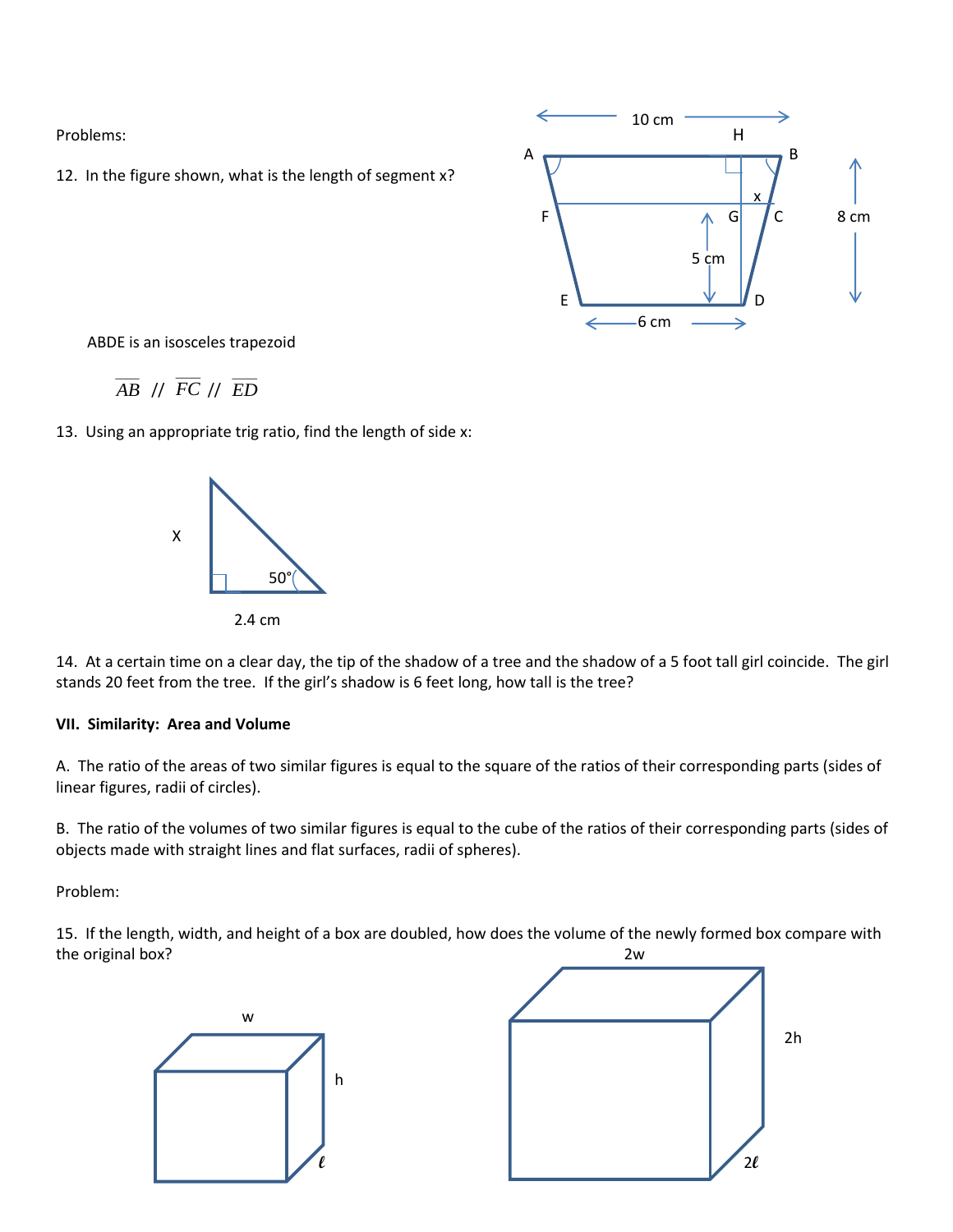#### **VIII. Circles**

- A. A tangent to a circle is perpendicular to the radius at the point of tangency.
- B. Two tangents to a circle from the same exterior point are equal in length.
- C. The central angle in degrees = the intercepted arc in degrees. The inscribed angle in degrees =  $\frac{1}{2}$  the intercepted arc in degrees.

#### Problem:

16. Lines PA and PB are tangent to a circle at points A and B, respectively. Angle APB measures 40 degrees. What is the length of the minor arc AB?



# **Non-Metric Geometry (Geometry involved with vocabulary and classification)**

## **I. Identify and classify shapes into appropriate categories.**

A. Triangles: scalene, obtuse, acute, isosceles, equilateral, right

Be able to identify and draw all medians, altitudes, angle bisectors, and perpendicular bisectors of sides for each type of triangle. Observe properties of common intersections.

Use terms such as base, height, auxiliary line.

B. Quadrilaterals: square, rectangle, parallelogram, rhombus (diamond), trapezoid, non-convex quadrilateral, kite

Be able to identify each type of quadrilateral by relative length of sides, number of parallel sides, equality of sides, number of right angles, bisection of diagonals, or perpendicularity of diagonals.

C. Polygons: triangle, quadrilateral (4 sides), pentagon (5 sides), hexagon (6 sides), heptagon (7 sides, also septagon), octagon (8 sides), nonagon (9 sides), decagon (10 sides), dodecaton (12 sides)

D. Regular Polyhedra: tetrahedron (4 equilateral triangles as faces), cube (6 squares as faces), octahedron (8 equilateral triangles), dodecahedron (12 pentagons), icosahedron (20 equilateral triangles)

E. Solids: pyramid, parallelepiped, rectilinear solid, cone, cylinder, sphere, prism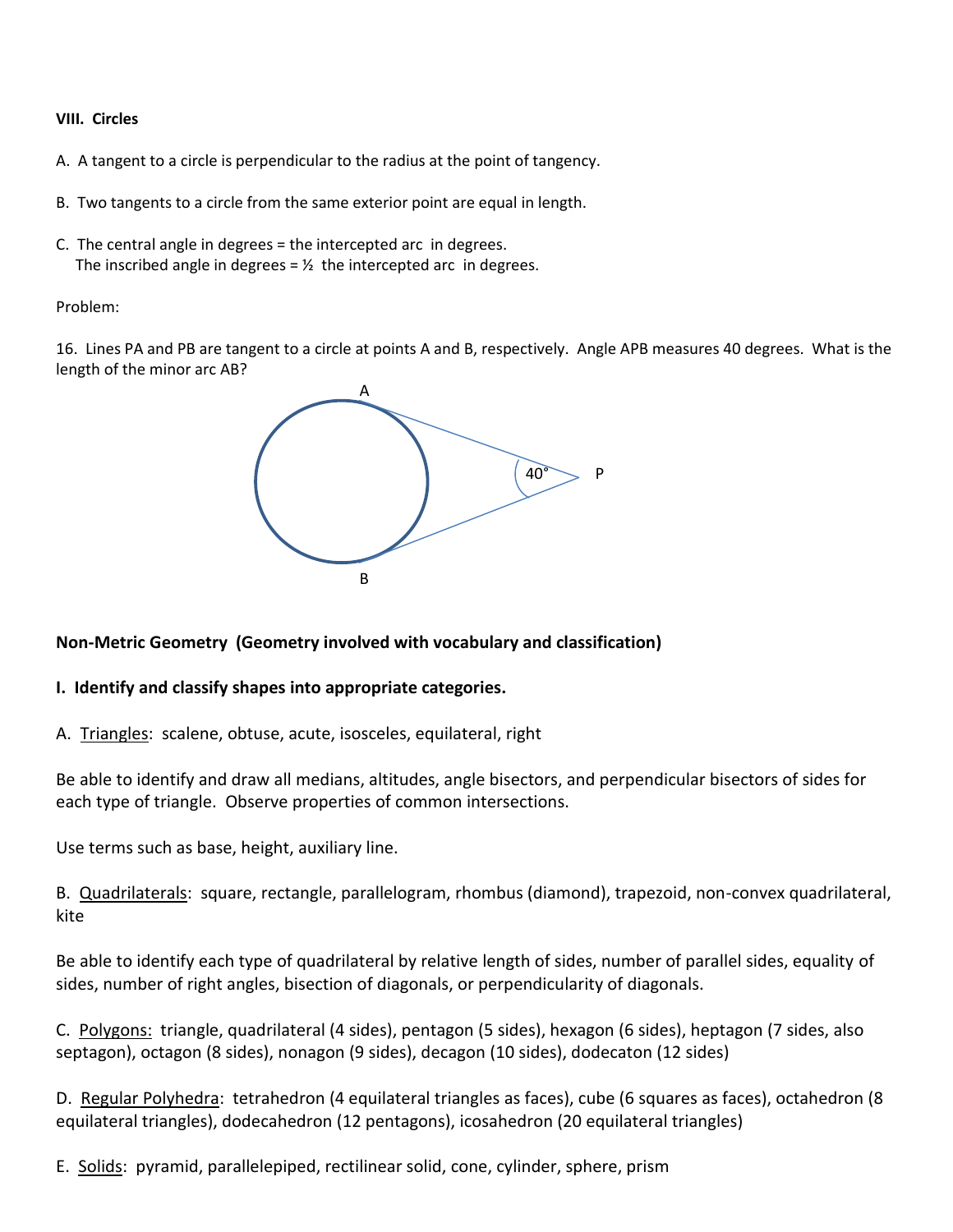F. Curved shapes: circle, ellipse (oval), parabola, hyperbola

These shapes are known as conic sections and are presented in detail n Intermediate Algebra and in Trigonometry. They are not in the LCC Geometry course but are described elsewhere in this packet.

Problems:

17. Sketch a cylinder inscribed in a sphere.

18. Sketch and identify all types of quadrilaterals with diagonals that bisect each other.

19. Ignoring air or wind resistance, what is the path of a ball thrown into the air?

# **II. Use common terminology associated with 2 and 3-dimensional geometric figures.**

A. Points: intersection, vertex, collinear

B. Angles: acute, right, obtuse, straight, reflex, inscribed, central, interior, exterior, complementary, supplementary, vertical, adjacent, dihedral

C. Lines: lines, line segment (edge), rays (half-line with one endpoint), perpendicular, parallel, skew, auxiliary lines (in triangles), coincident, concurrent

D. Parallel lines: interior angles, alternate angles, corresponding angles, exterior angles

E. Circles: semicircle, arc, sector, segment, chord, diameter, radius, radii, center, tangent, secant, inscribed angle, central angle, inscribed circles, circumscribed circles

F. Planes: parallel planes, intersecting planes, lines of intersection, point of intersection, half-plane

G. Shapes: congruent, similar, oblique

Problems:

20. What kind of angle is formed if the angle is inscribed in a circle and the sides of the angle pass through the endpoints of the diameter of the circle?

21. Sketch an exterior angle of a regular pentagon.

22. Sketch a circle with center C, and two tangents to the circle from an exterior point P. (From the metric geometry section, what do you know about the tangent line and the radius at the point of tangency? What do you know about the distance from P to the two tangent points?)

# **III. Visual perception including cross-sections of solids based on preceding vocabulary.**

Problems:

23. Sketch a cone-shaped tank resting on its point with water level at 1/3 of its height.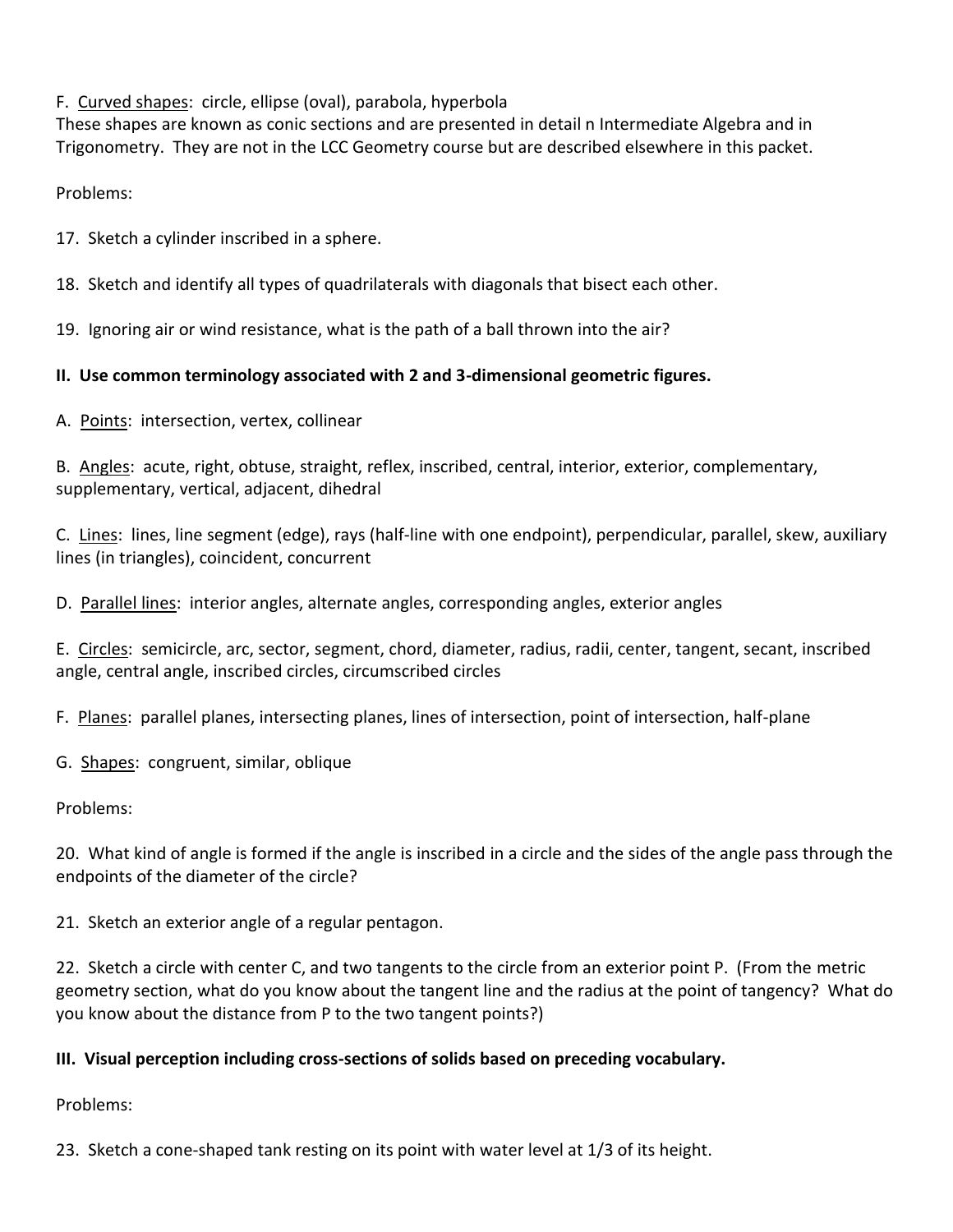- 24. Sketch a rectangle and the shape obtained by rotating it about one of its long edges.
- 25. If the answer in problem 24 is sliced parallel to the short side of the rectangle, what shape is obtained?

# **IV. Explore rigidity of a figure.**

Problems:

- 26. What is the minimum number of diagonals needed in a pentagon to make it a rigid figure?
- 27. What is structurally wrong with this gate?



#### **V. Symmetry**

College Algebra and Trigonometry emphasize the symmetry properties of equations and functions both in algebraic terms and in graphing.

A. Line symmetry, reflection, or axial symmetry refer to the property of an object being able to be reflected over or folded along a line and match with itself. The axis of symmetry or line of symmetry is frequently the x or y axis in coordinate graphing.

B. Rotation, or rotational symmetry, refers to the property of an object being able to be rotated about a point, and remain unchanged. The center of symmetry is frequently the origin in coordinate graphing. (The rectangular hyperbola and simple third degree equations have point symmetry with the point of symmetry being the origin.)

C. Translation or slide symmetry refers to the motion where one shape moves to another location without rotating or changing in any way.

Problems:

28. Draw in the line or axis of symmetry in each figure. There may be more than one in each figure.